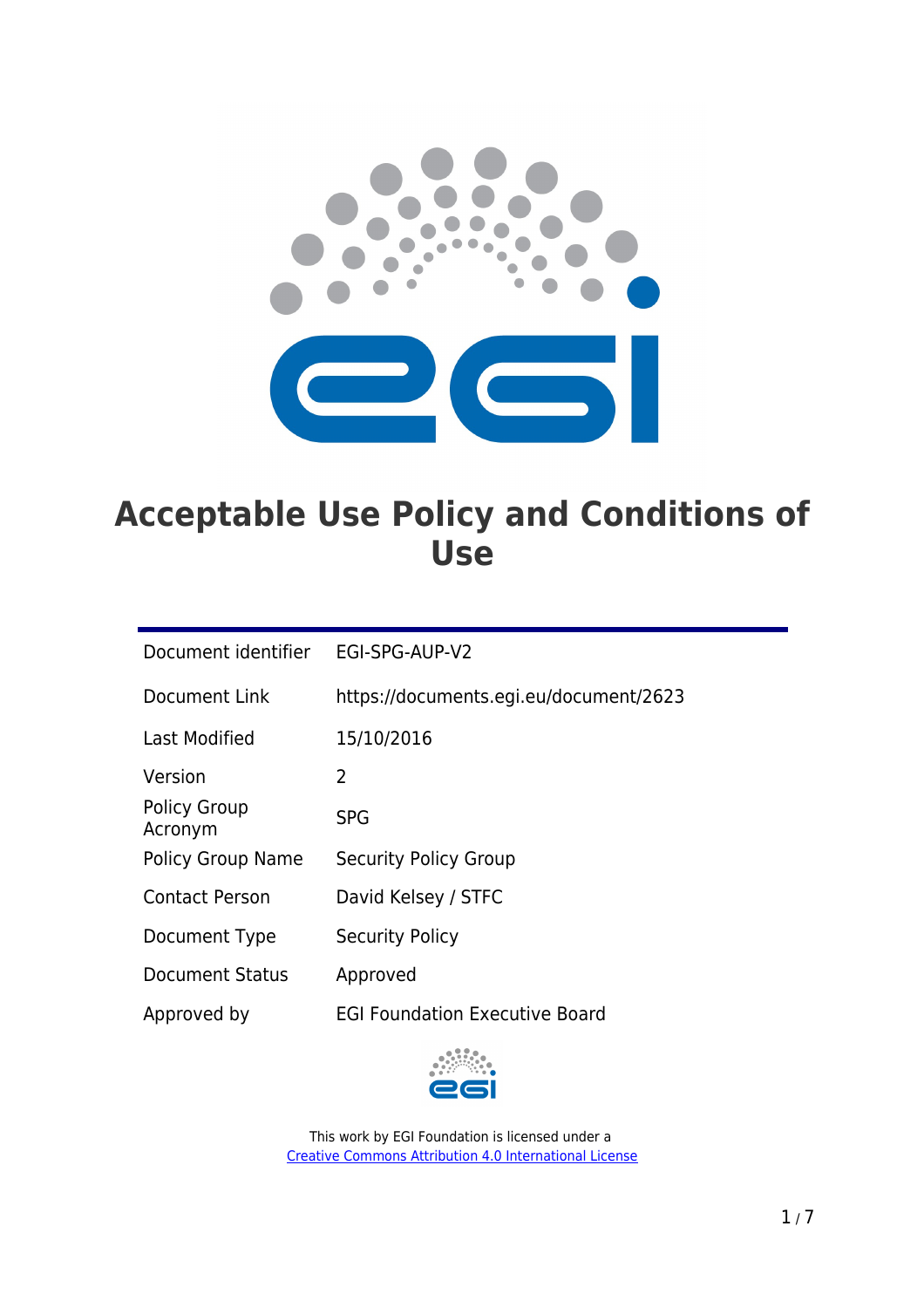Approved Date 10/10/2016

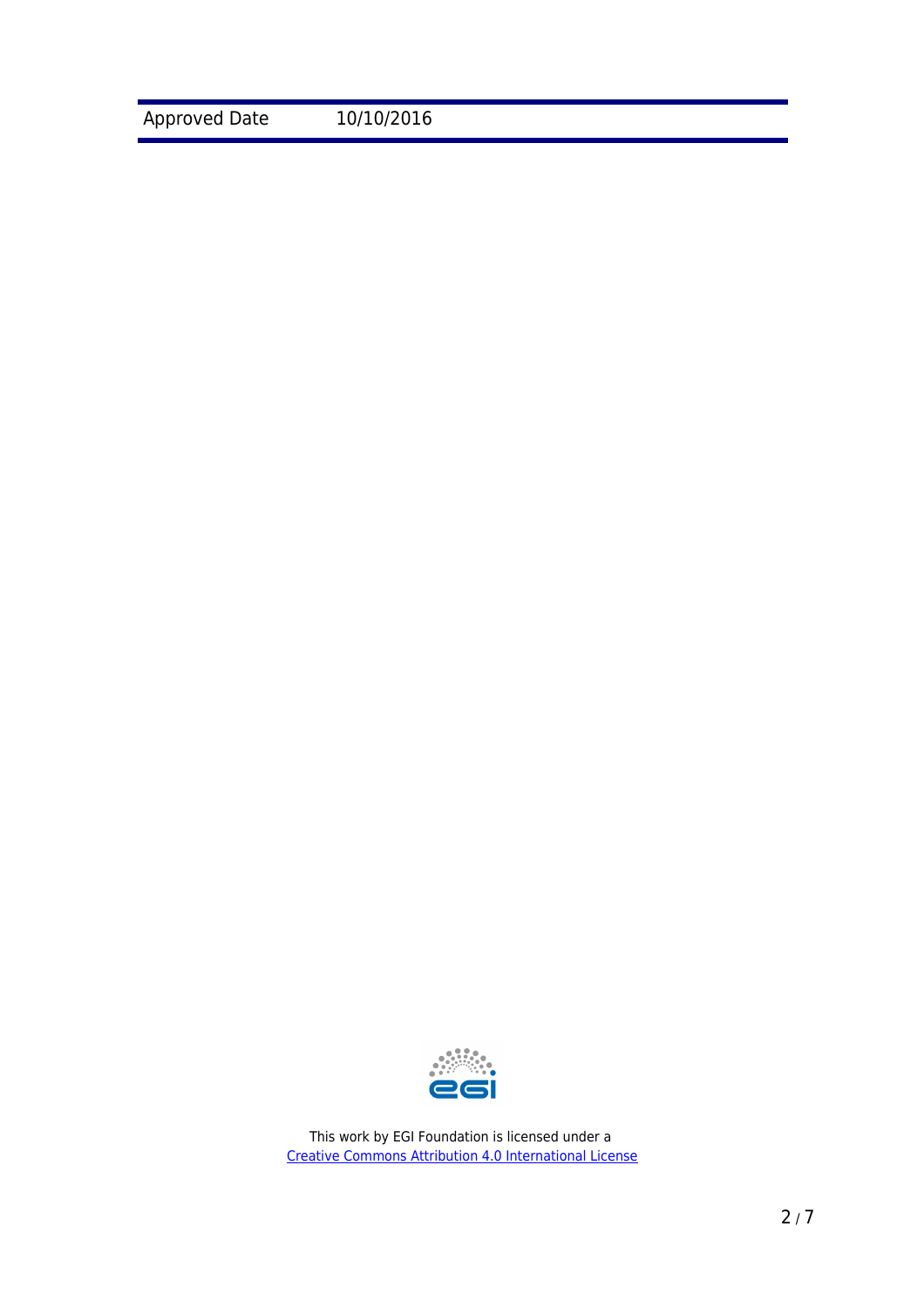TABLE OF CONTENTS

| ACCEPTABLE USE POLICY AND CONDITIONS OF USE5 |  |
|----------------------------------------------|--|
|                                              |  |

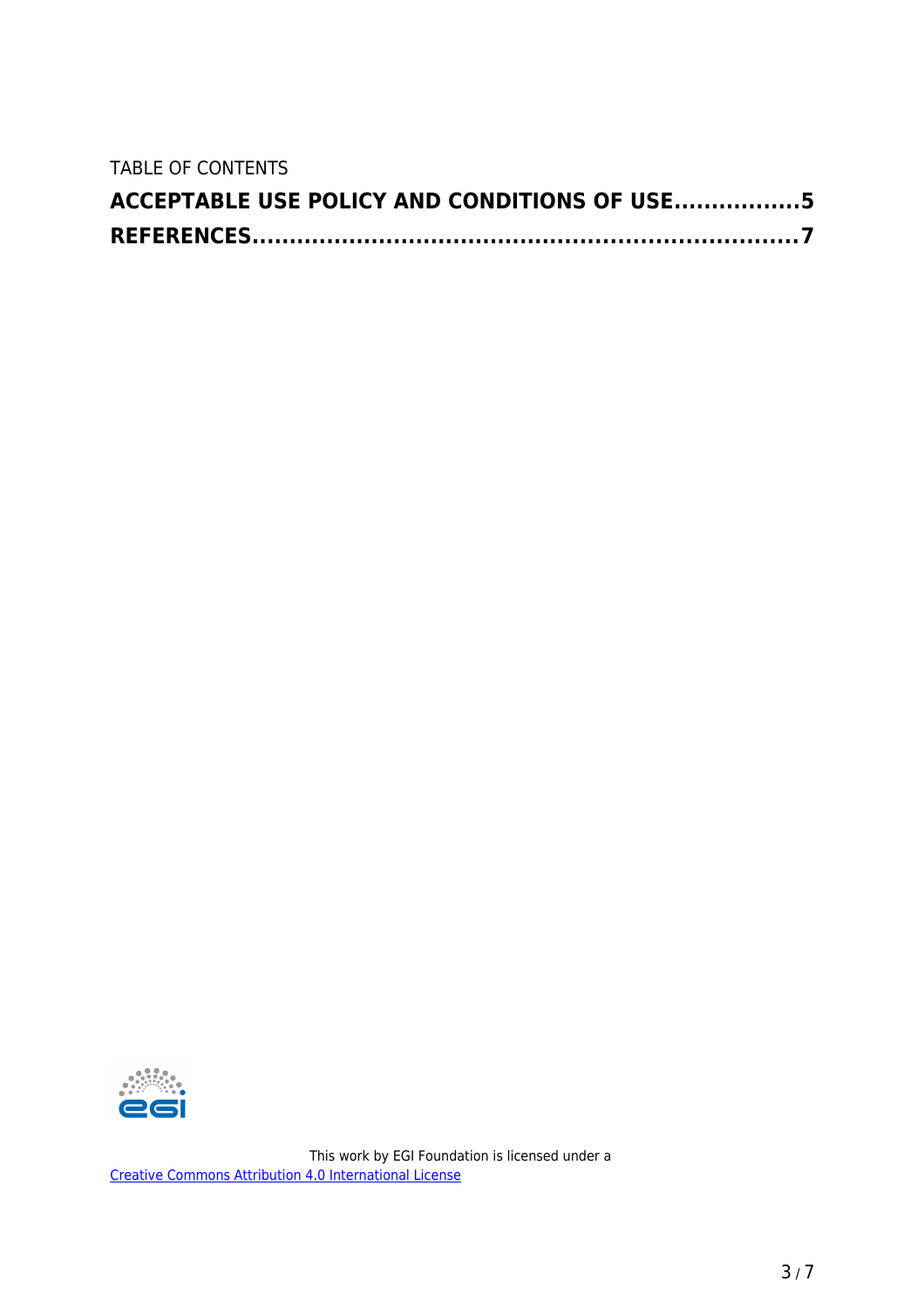## **COPYRIGHT NOTICE**



This work by the EGI Foundation is licensed under a Creative Commons Attribution **4.0** Attribution **Accord Activity** 1.0 International License (http://creativecommons.org/licenses/by/4.0/).

### **AUTHORS LIST**

| <b>Name</b>                                                         | <b>Partner/Activity/Organisation/</b><br><b>Function</b> | <b>Date</b> |
|---------------------------------------------------------------------|----------------------------------------------------------|-------------|
| $\left \text{From}\right $ David Kelsey on behalf of STFC/SPG Chair |                                                          | 15/10/20    |

#### **DELIVERY SLIP**

|                     | <b>Body</b>                           | <b>Date</b> |
|---------------------|---------------------------------------|-------------|
| <b>Reviewed by:</b> | <b>EGI Foundation Executive Board</b> | 10/10/2016  |
| Approved by:        | <b>EGI Foundation Executive Board</b> | 10/10/2016  |

#### **DOCUMENT LOG**

| <b>Issu</b><br>e. | <b>Date</b> | <b>Comment</b>                                                                                                                                                                                                                                                                                                  | <b>Author/Part</b><br>ner |
|-------------------|-------------|-----------------------------------------------------------------------------------------------------------------------------------------------------------------------------------------------------------------------------------------------------------------------------------------------------------------|---------------------------|
| V1.9              | 15/10/2015  | New version (V2) to replace document #74. This<br>addresses: a. generalisation to include all EGI<br>service offerings (Grids, Clouds, Long Tail of<br>Science, etc.); b. addition of a policy requirement to<br>acknowledge support in publications; c. liability<br>issues. The new document number is #2623. | David<br>Kelsey/STFC      |
| V <sub>2</sub>    | 10/10/2016  | Review and approval by EGI Foundation Executive<br><b>Board</b>                                                                                                                                                                                                                                                 |                           |

#### **TERMINOLOGY**

A complete project glossary is provided at the following page: [https://wiki.egi.eu/wiki/Glossary\\_V2](https://wiki.egi.eu/wiki/Glossary_V2)

#### **APPLICATION AREA**

This document is a formal EGI policy or procedure applicable to all participants and associate participants, beneficiaries and Joint Research Unit members, as well as its collaborating projects.

## **POLICY/PROCEDURE AMENDMENT PROCEDURE**

Reviews and amendments should be done in accordance with the EGI "Policy Development Process" (https://documents.egi.eu/document/169).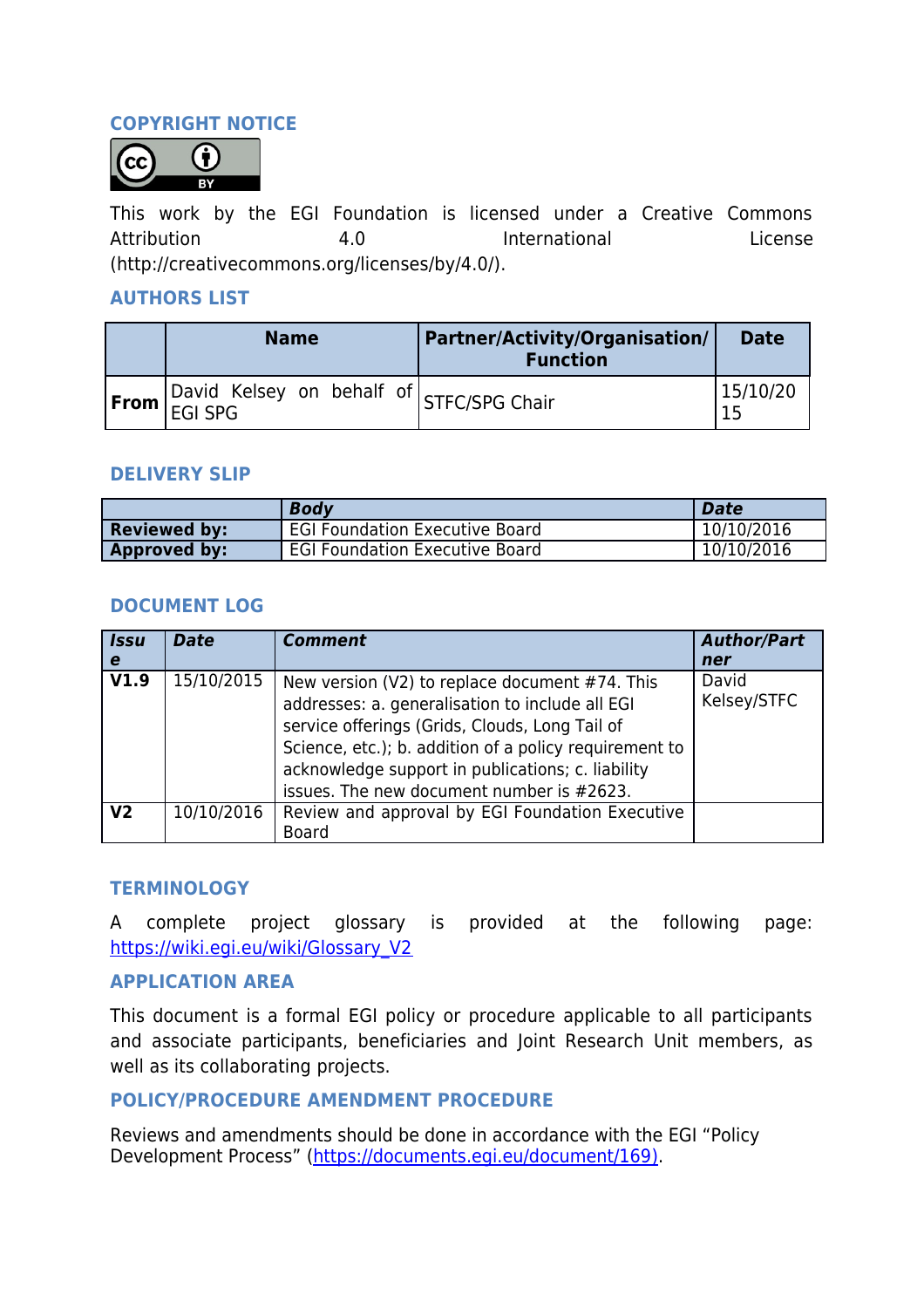# **ACCEPTABLE USE POLICY AND CONDITIONS OF USE**

This policy is effective from 10/10/2016 and replaces an earlier version of this document [R1]. This policy is one of a set of documents that together define the Security Policy [R2]. This individual document must be considered in conjunction with all the policy documents in the set.

# **By registering as a user you declare that you have read, understood and will abide by the following conditions of use:**

- 1. You shall only use the resources/services to perform work, or transmit or store data consistent with the stated goals, policies and conditions of use as defined by the body or bodies granting you access.
- 2. You shall provide appropriate acknowledgement of support or citation for your use of the resources/services provided as required by the body or bodies granting you access.
- 3. You shall not use the resources/services for any purpose that is unlawful and not (attempt to) breach or circumvent any administrative or security controls.
- 4. You shall respect intellectual property and confidentiality agreements.
- 5. You shall protect your access credentials (e.g. private keys or passwords).
- 6. You shall keep all your registered information correct and up to date.
- 7. You shall immediately report any known or suspected security breach or misuse of the resources/services or access credentials to the specified incident reporting locations and to the relevant credential issuing authorities.
- 8. You use the resources/services at your own risk. There is no guarantee that the resources/services will be available at any time or that their integrity or confidentiality will be preserved or that they will suit any purpose.
- 9. You agree that logged information, including personal data provided by you for registration purposes, may be used for administrative, operational, accounting, monitoring and security purposes. You agree that this logged information may be disclosed to other authorised participants via secured

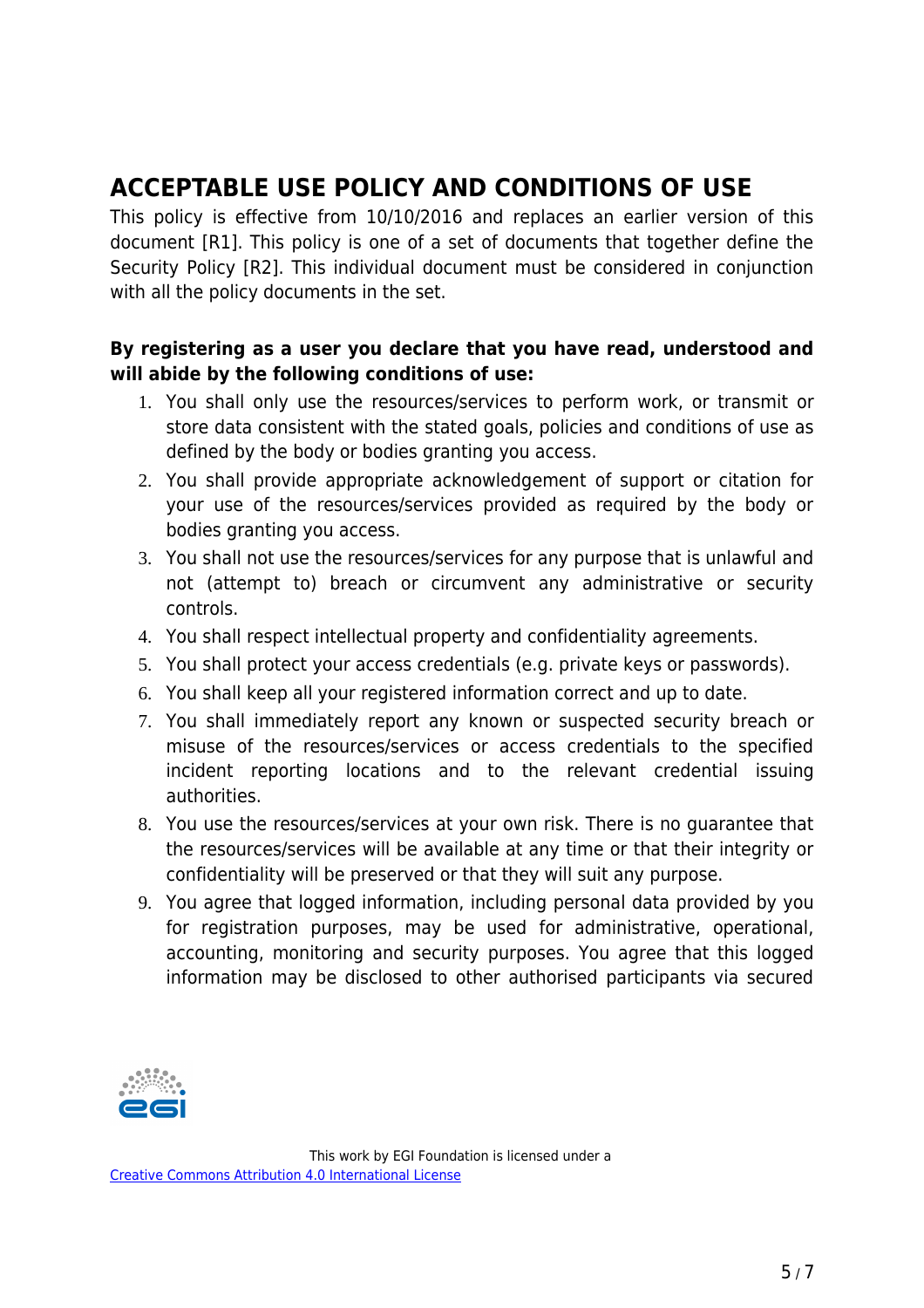mechanisms, only for the same purposes and only as far as necessary to provide the services.

- 10. You agree that the body or bodies granting you access and resource/service providers are entitled to regulate, suspend or terminate your access without prior notice and without compensation, within their domain of authority, and you shall immediately comply with their instructions.
- 11. You are liable for the consequences of your violation of any of these conditions of use, which may include but are not limited to the reporting of your violation to your home institute and, if the activities are thought to be illegal, to appropriate law enforcement agencies.